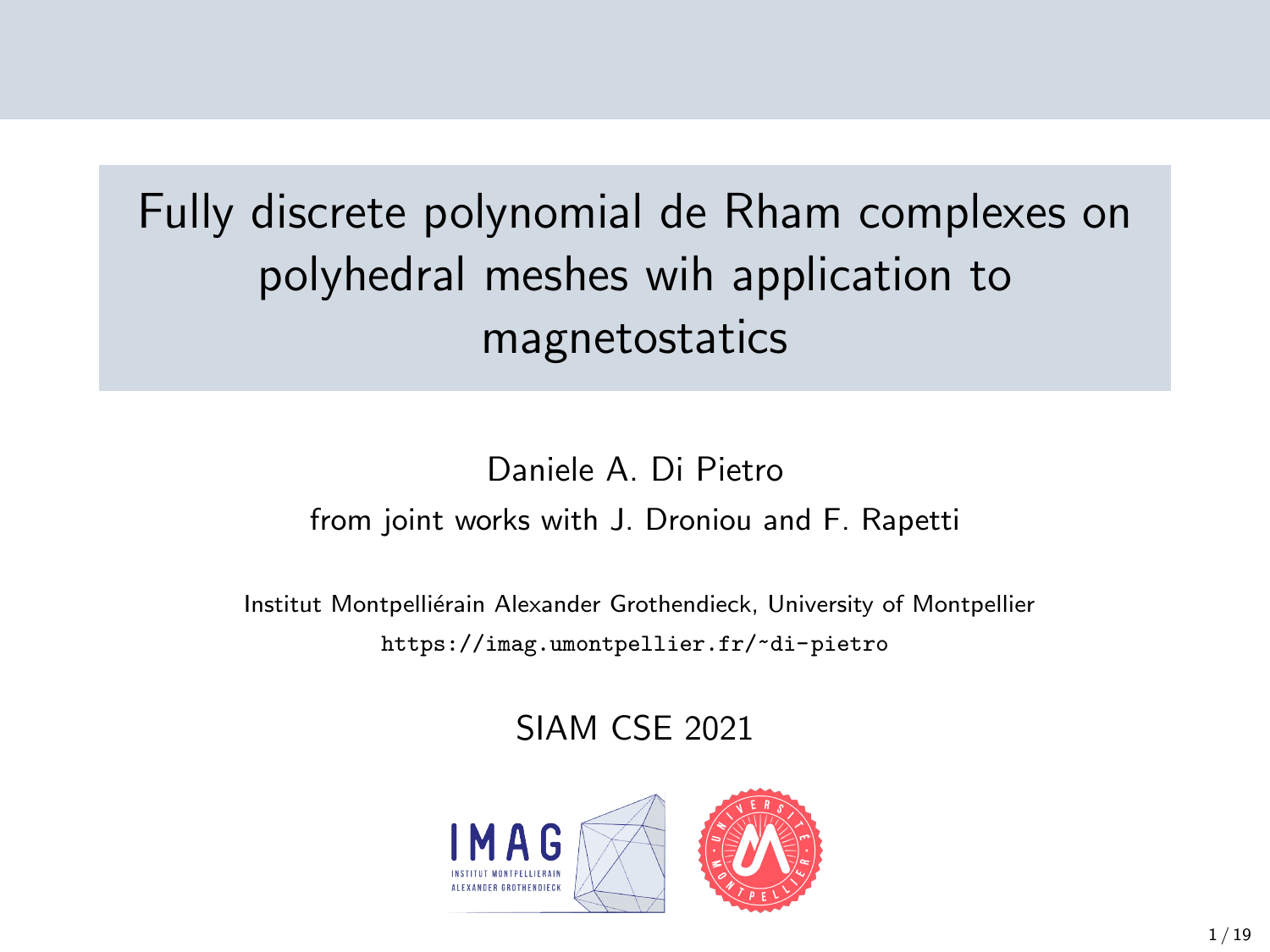#### The magnetostatics problem

- Let  $\Omega \subset \mathbb{R}^3$  be an open connected polyhedron and  $f \in {\rm curl}\, H({\rm curl};\Omega)$
- We consider the problem: Find  $(\sigma, u) \in H(\text{curl}; \Omega) \times H(\text{div}; \Omega)$  s.t.

$$
\int_{\Omega} \sigma \cdot \tau - \int_{\Omega} u \cdot \operatorname{curl} \tau = 0 \qquad \forall \tau \in H(\operatorname{curl}; \Omega),
$$

$$
\int_{\Omega} \operatorname{curl} \sigma \cdot v + \int_{\Omega} \operatorname{div} u \operatorname{div} v = \int_{\Omega} f \cdot v \quad \forall v \in H(\operatorname{div}; \Omega)
$$

Well-posedness hinges on properties of the de Rham complex

$$
\mathbb{R} \xrightarrow{i_{\Omega}} H^{1}(\Omega) \xrightarrow{\text{grad}} H(\text{curl};\Omega) \xrightarrow{\text{curl}} H(\text{div};\Omega) \xrightarrow{\text{div}} L^{2}(\Omega) \xrightarrow{0} \{0\}
$$

**Specifically, we need the following exactness properties:** 

Im curl = Ker div if 
$$
b_2 = 0
$$
, Im div =  $L^2(\Omega)$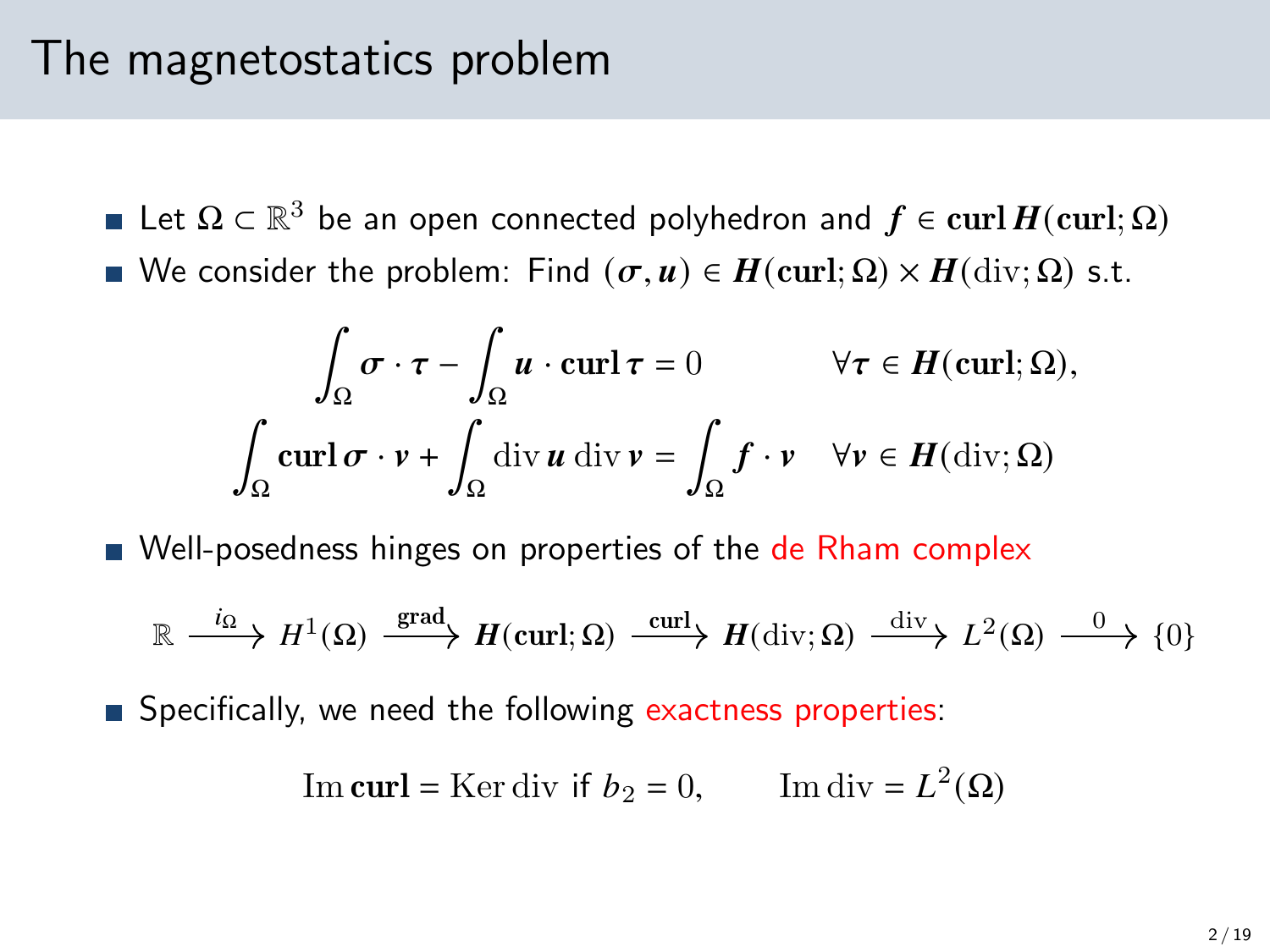### The discrete de Rham (DDR) approach I



Figure: Examples of polytopal meshes supported by the DDR approach Key idea: replace spaces and operators by discrete counterparts:

$$
\mathbb{R} \xrightarrow{I^k_{\text{grad},h}} \underline{X^k_{\text{grad},h}} \xrightarrow{\underline{\mathbf{G}}^k_h} \underline{X^k_{\text{curl},h}} \xrightarrow{\underline{\mathbf{C}}^k_h} \underline{X^k_{\text{div},h}} \xrightarrow{D^k_h} \mathcal{P}^k(\mathcal{T}_h) \xrightarrow{0} \{0\}
$$

■ Support of general polyhedral meshes and high-order

Exactness proved at the discrete level (directly usable for stability)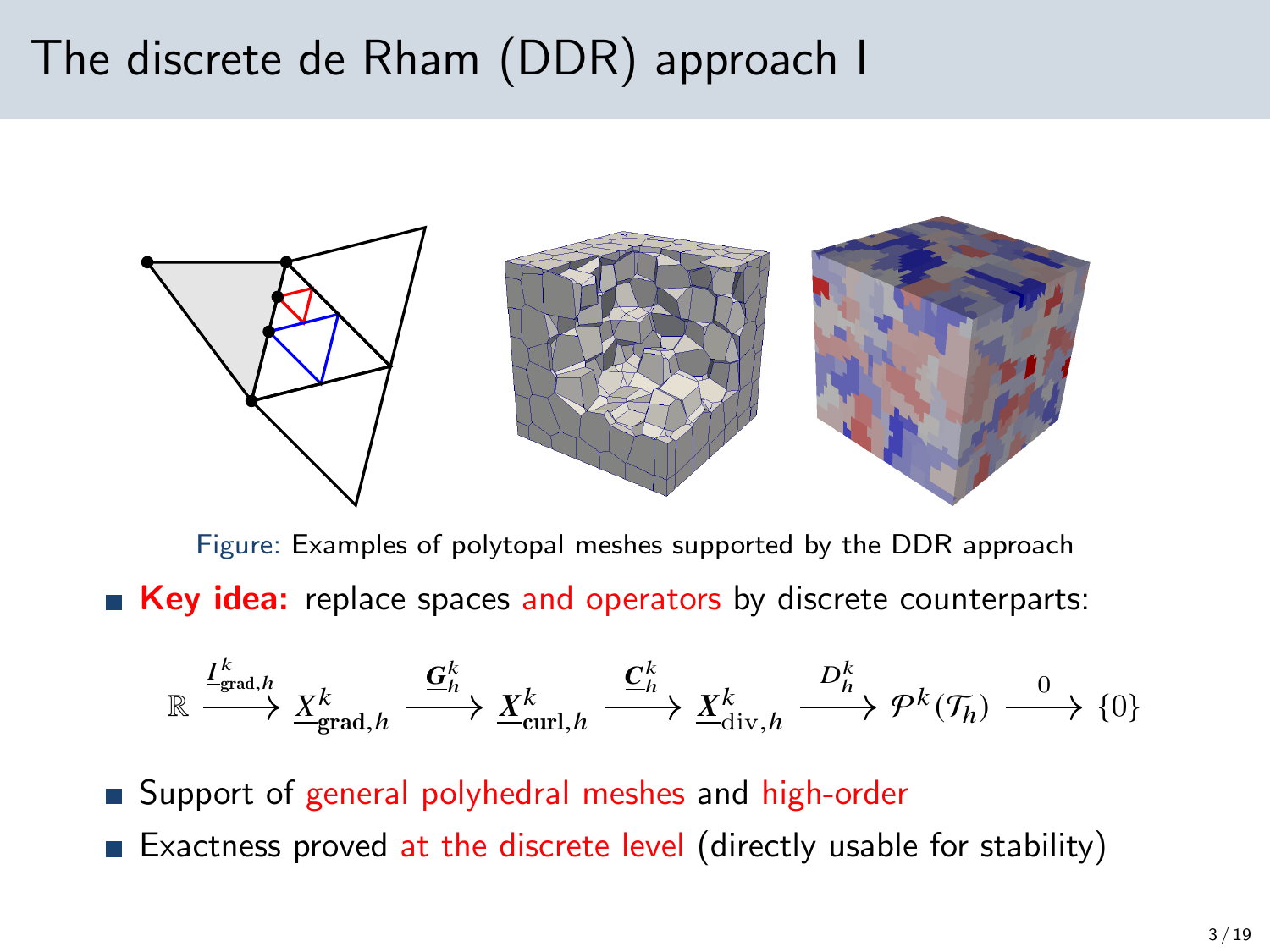### The discrete de Rham (DDR) approach II



- The fully discrete spaces are spanned by vectors of polynomials
- **Polynomial components attached to geometric objects** 
	- $\blacksquare$  emulate the continuity properties of the corresponding space
	- enable the reconstruction of vector calculus operators and potentials
- The key ingredient is the Stokes formula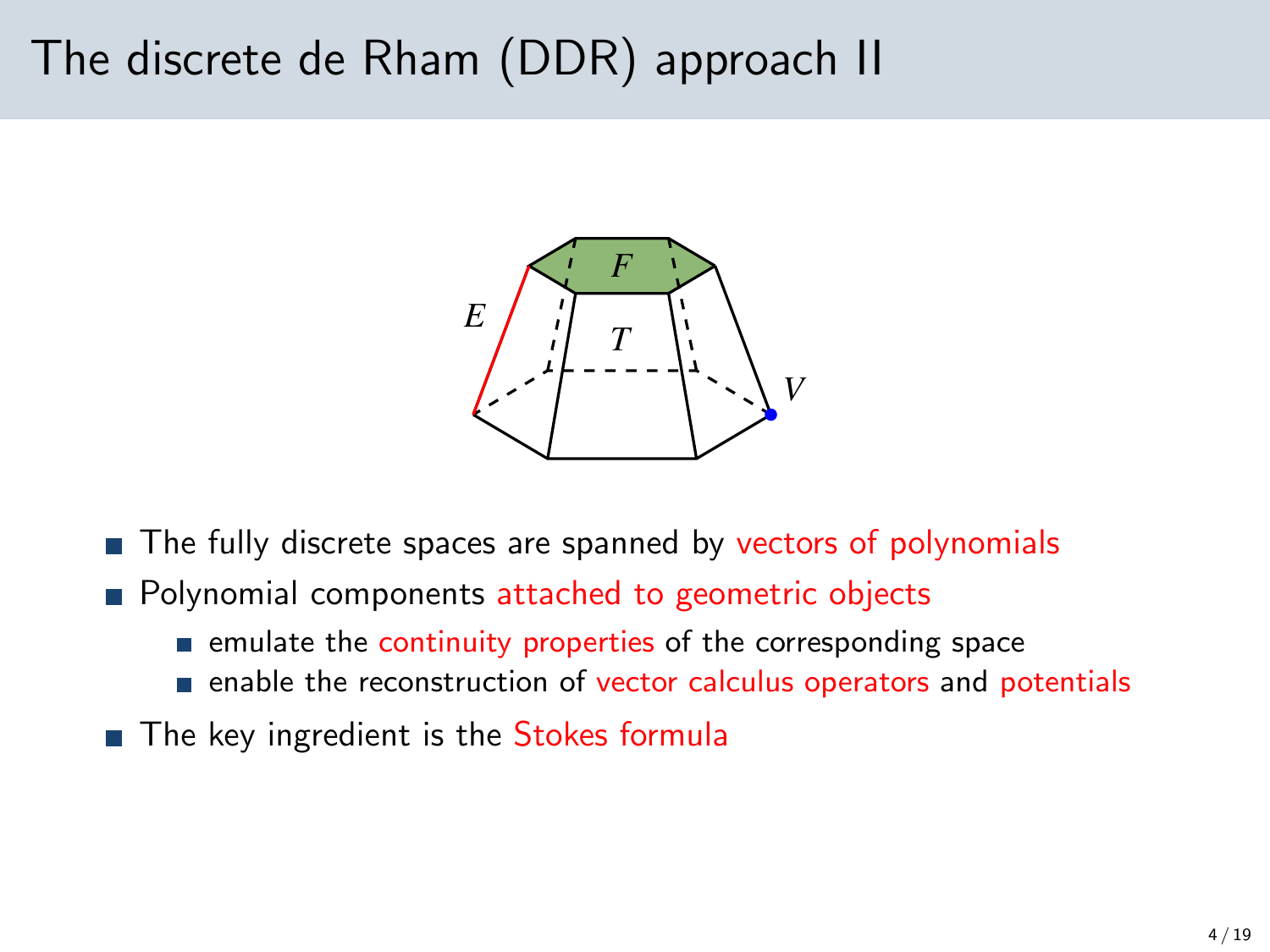#### The two-dimensional case Continuous exact complex

Let F be a mesh face and set, for smooth  $q: F \to \mathbb{R}$  and  $v: F \to \mathbb{R}^2$ ,

$$
\mathbf{rot}_F q \coloneqq \varrho_{-\pi/2}(\mathbf{grad}_F q) \qquad \text{rot}_F \, \mathbf{v} \coloneqq \mathrm{div}_F (\varrho_{-\pi/2} \mathbf{v})
$$

■ We derive a discrete counterpart of the two-dimensional local complex:

$$
\mathbb{R} \xrightarrow{i_F} H^1(F) \xrightarrow{\text{grad}_F} H(\text{rot}; F) \xrightarrow{\text{rot}_F} L^2(F) \xrightarrow{0} \{0\}
$$

We will need the following decompositions of  $\mathcal{P}^k(F)^2$ :

$$
\mathcal{P}^{k}(F)^{2} = \underbrace{\text{rot}_{F} \mathcal{P}^{k+1}(F)}_{\mathcal{R}^{k}(F)} \oplus \underbrace{(\mathbf{x} - \mathbf{x}_{F}) \mathcal{P}^{k-1}(F)}_{\mathcal{R}^{c,k}(F)}
$$
\n
$$
= \underbrace{\text{grad}_{F} \mathcal{P}^{k+1}(F)}_{\mathcal{G}^{k}(F)} \oplus \underbrace{(\mathbf{x} - \mathbf{x}_{F})^{\perp} \mathcal{P}^{k-1}(F)}_{\mathcal{G}^{c,k}(F)}
$$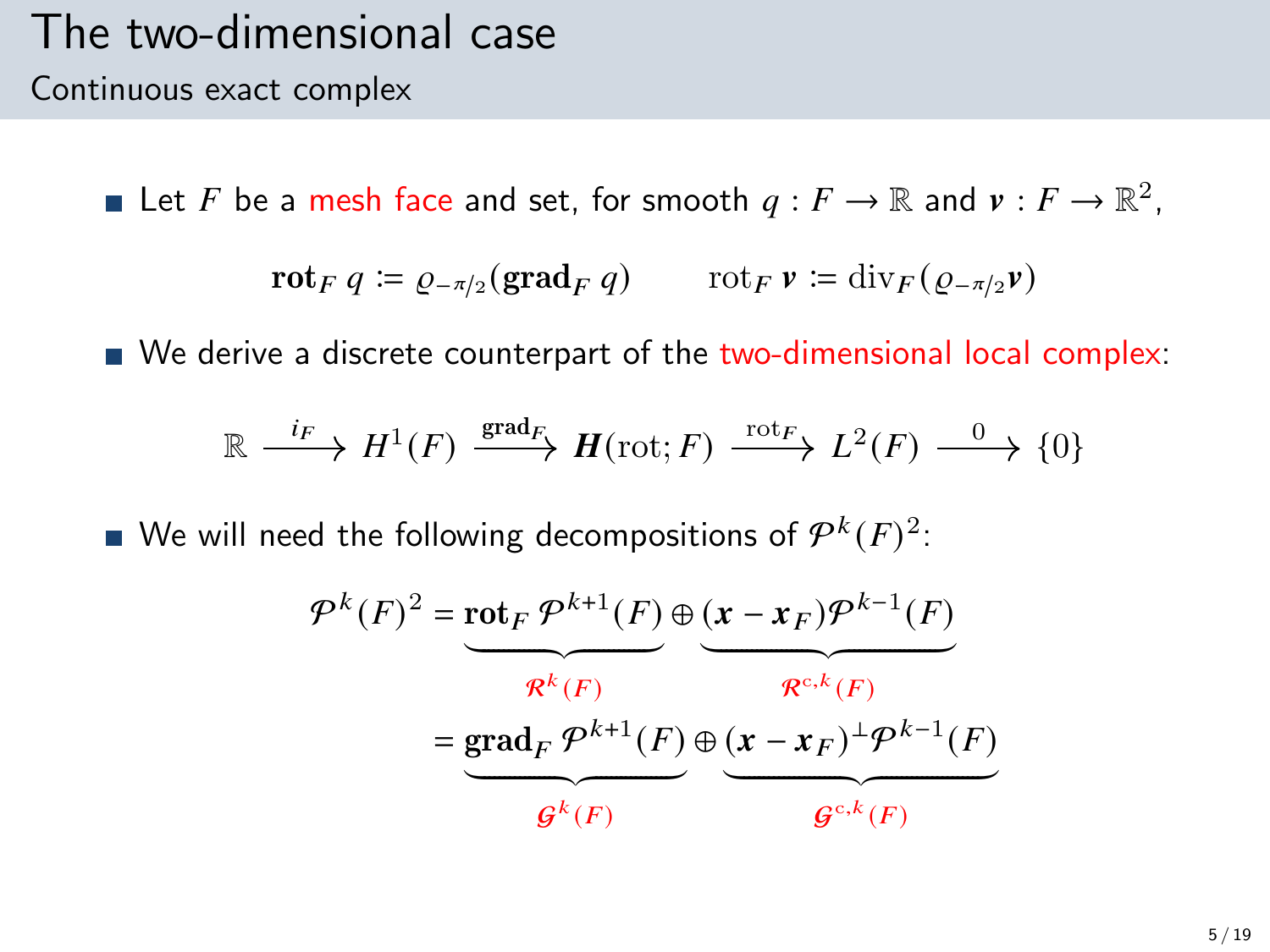# The two-dimensional case

A key remark

Let  $q \in \mathcal{P}^{k+1}(F)$ . For any  $v \in \mathcal{P}^k(F)^2$ , we have ∫  $\int\limits_F\, \mathrm{grad}_F\ q\cdot v = -\, \int\,$  $\int_F q \, \text{div}_F v$  $\widetilde{\epsilon^{p^{k-1}}(F)}$ + Õ  $E\overline{\epsilon}\overline{\mathcal{E}}_F$  $\omega_{FE}\int_E q_{|\partial F}(\mathbf{v}\cdot\mathbf{n}_{FE})$  $=-$  /  $\int_{F} \pi \frac{k-1}{\varphi} q \, \mathrm{div}_F \, \nu + \sum_{F \subset S}$  $E \overline{\epsilon} \overline{\mathcal{E}}_F$  $\omega_{FE} \int_E q_{|\partial F} (v \cdot n_{FE})$ 

with  $\pi^{k-1}_{\mathcal{P},F}$   $L^2$ -orthogonal projector on  $\mathcal{P}^{k-1}(F)$ Hence,  $\operatorname{grad}_F q$  can be computed given  $\pi^{k-1}_{\mathcal{P},F} q$  and  $q_{|\partial F}$ 

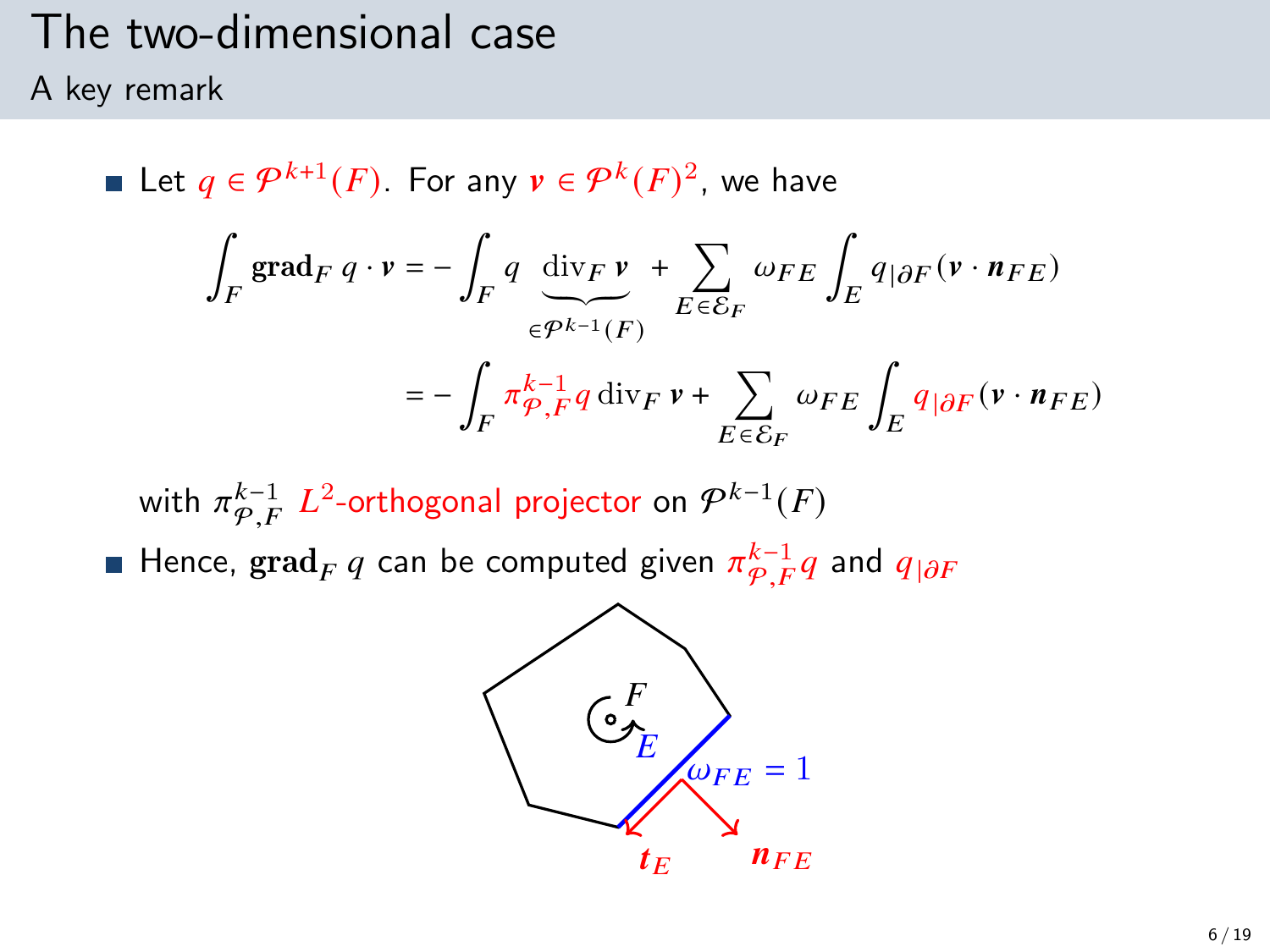#### The two-dimensional case Discrete  $H^1(F)$  space



Figure: Number of degrees of freedom for  $\underline{X}^k_{\text{grad},F}$  for  $k \in \{0,1,2\}$ 

Based on this remark, we take as discrete counterpart of  $H^1(F)$ 

$$
\underline{X}_{\text{grad},F}^k \coloneqq \left\{ \underline{q}_F = (q_F, q_{\partial F}) \, : \, q_F \in \mathcal{P}^{k-1}(F) \text{ and } q_{\partial F} \in \mathcal{P}^{k+1}_c(\mathcal{E}_F) \right\}
$$

The interpolator  $\underline{I^k_{\text{grad},F}}:C^0(\overline{F})\to \underline{X^k_{\text{grad},F}}$  is s.t.,  $\forall q\in C^0(\overline{F}),$ 

$$
\underline{I}_{\text{grad},F}^k q := (\pi_{\mathcal{P},F}^{k-1} q, q_{\partial F}) \text{ with}
$$
\n
$$
\pi_{\mathcal{P},E}^{k-1}(q_{\partial F})_{|E} = \pi_{\mathcal{P},E}^{k-1} q_{|E} \ \forall E \in \mathcal{E}_F \text{ and } q_{\partial F}(x_V) = q(x_V) \ \forall V \in \mathcal{V}_F
$$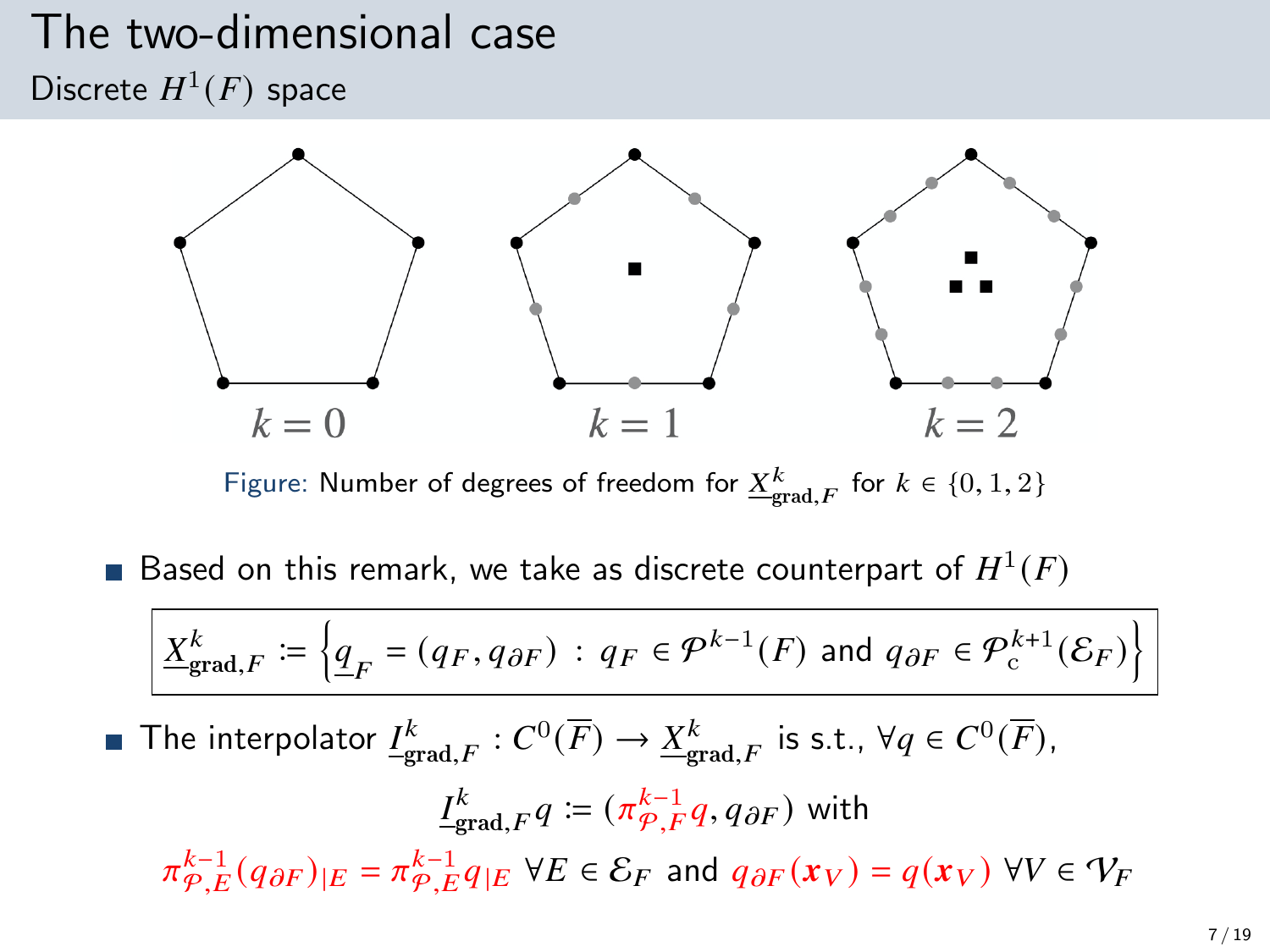## The two-dimensional case Reconstructions in  ${\underline X}^k_{\text{grad},F}$

For all  $E \in \mathcal{E}_F$ , the edge gradient  $G_E^k : \underline{X}_{\text{grad},F}^k \to \mathcal{P}^k(E)$  is s.t.

$$
G_E^k \underline{q}_F \coloneqq \left(q_{\partial F}\right)'_{|E}
$$

The full face gradient  $\mathsf{G}_{F}^k : \underline{X}_{\text{grad},F}^k \to \mathcal{P}^k(F)^2$  is s.t.,  $\forall v \in \mathcal{P}^k(F)^2$ ,

$$
\int_F \mathsf{G}^k_F \underline{q}_F \cdot v = - \int_F q_F \: \mathrm{div}_F \: v + \sum_{E \in \mathcal{E}_F} \omega_{FE} \int_E q_{\partial F} \big( v \cdot \textit{\textbf{n}}_{FE} \big)
$$

By construction, we have polynomial consistency:

$$
\mathsf{G}_{F}^{k}(\underline{I}_{\mathrm{grad},F}^{k}q)=\mathrm{grad}_{F} q \qquad \forall q \in \mathcal{P}^{k+1}(F)
$$

We reconstruct similarly a face potential (scalar trace) in  $\mathcal{P}^{k+1}(F)$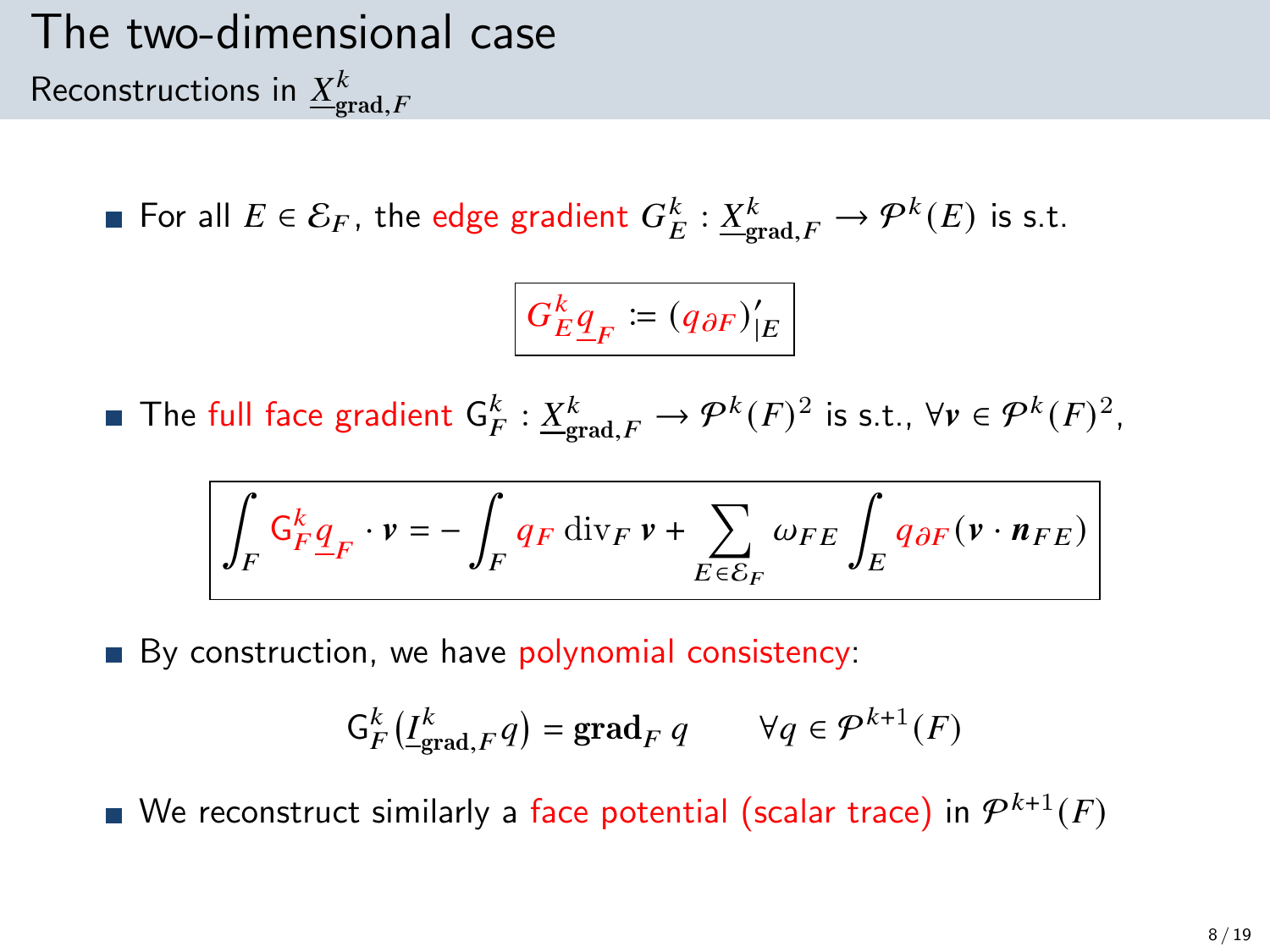# The two-dimensional case

Discrete  $H(\text{rot}; F)$  space



Figure: Number of degrees of freedom for  $\underline{X}^k_{\mathrm{curl},F}$  for  $k \in \{0,1,2\}$ 

We reason starting from:  $\forall v \in \mathcal{N}^{k+1}(F) \coloneqq \mathcal{G}^{k}(F) \oplus \mathcal{G}^{c, k+1}(F)$ , ∫  $\int_{F}$ rot $_{F}$   $\mathbf{v}$   $q = \int_{F}$  $\int_F \mathbf{v} \cdot \mathbf{rot}_F q$  $\widetilde{\in} \widetilde{\mathcal{R}^{k-1}(F)}$ − Õ  $E\overline{\epsilon}\overline{\mathcal{E}}_F$  $\omega_{FE}\int_E\left(\mathbf{v}\cdot\boldsymbol{t}_E\right)\left[q\right]\varepsilon$  $\widetilde{\epsilon^{pk}(E)}$  $\forall q \in \mathcal{P}^k(F)$ 

**This leads to the following discrete counterpart of**  $H(\text{rot}; F)$ **:** 

$$
\underline{X}_{\text{curl},F}^{k} := \left\{ \underline{v}_{F} = (\nu_{\mathcal{R},F}, \nu_{\mathcal{R},F}^{c}, (\nu_{E})_{E \in \mathcal{E}_{F}}) : \right.
$$
\n
$$
\nu_{\mathcal{R},F} \in \mathcal{R}^{k-1}(F), \nu_{\mathcal{R},F}^{c} \in \mathcal{R}^{c,k}(F), \nu_{E} \in \mathcal{P}^{k}(E) \,\forall E \in \mathcal{E}_{F} \right\}
$$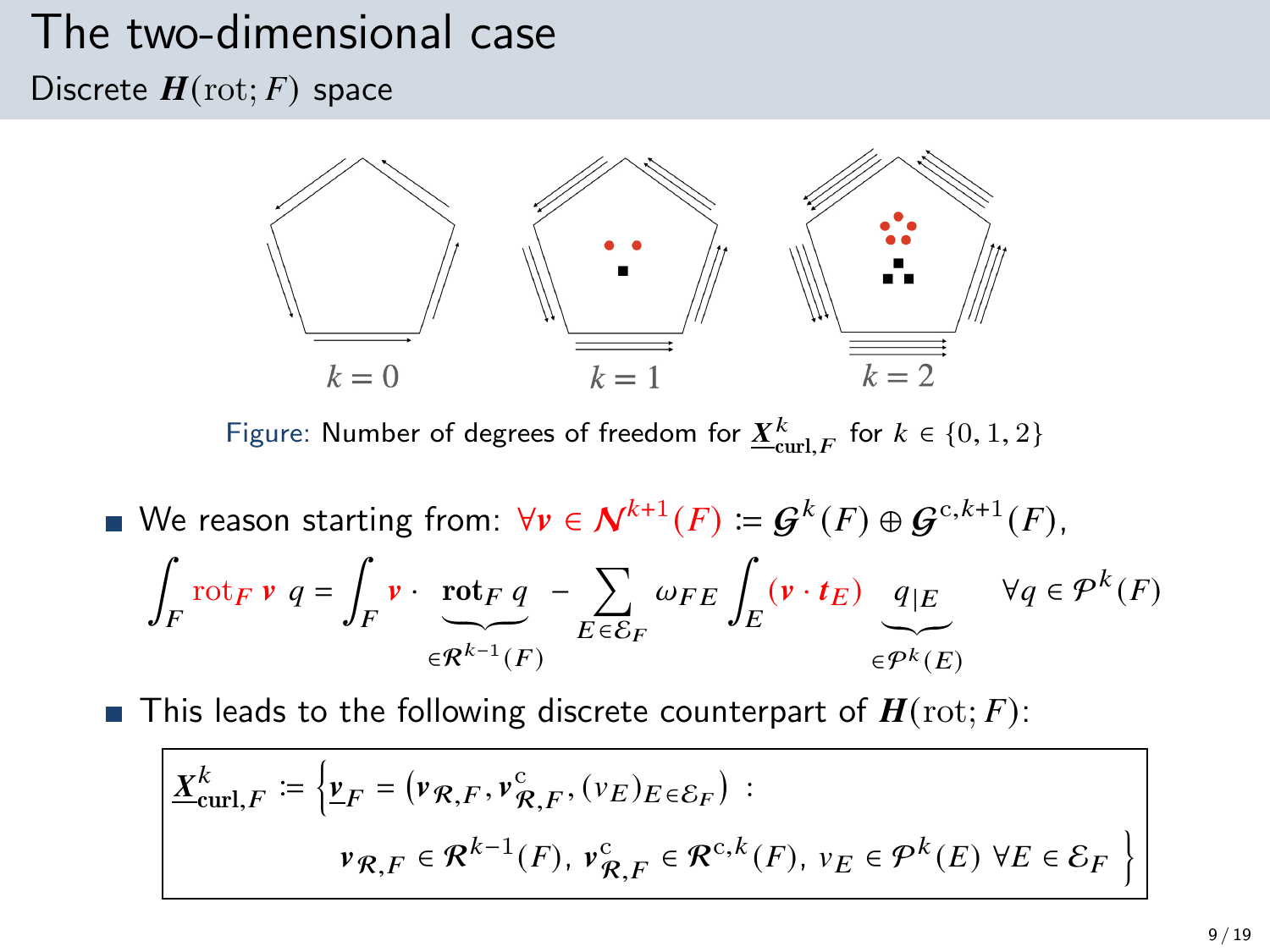## The two-dimensional case Reconstructions in  $\underline{X}^k_{\textnormal{curl},F}$

The face curl operator  $C_F^k : \underline{X}_{\text{curl},F}^k \to \mathcal{P}^k(F)$  is s.t.,

$$
\int_{F} C_{F}^{k} \underline{v}_{F} \ q = \int_{F} \nu_{\mathcal{R},F} \cdot \mathrm{rot}_{F} \ q - \sum_{E \in \mathcal{E}_{F}} \omega_{FE} \int_{E} \nu_{E} \ q \quad \forall q \in \mathcal{P}^{k}(F)
$$

Define the interpolator  $\underline{I}^k_{\text{curl},F} : H^1(F)^2 \to \underline{X}^k_{\text{curl},F}$  s.t.,  $\forall v \in H^1(F)^2$ ,

$$
\underline{I}^k_{\operatorname{curl},F}v\coloneqq\big(\pi^{{k-1}}_{\mathcal{R},F}v,\pi^{{\mathrm{c}},k}_{\mathcal{R},F}v,\big(\pi^k_{\mathcal{P},E}(v_{|E}\cdot t_E)\big)_{E\in\mathcal{E}_F}\big).
$$

 $C_F^k$  is polynomially consistent by construction:

$$
C_F^k(\underline{I}_{\mathrm{curl},F}^k \nu) = \mathrm{rot}_F \, \nu \qquad \forall \nu \in \mathcal{N}^{k+1}(F)
$$

We reconstruct similarly a vector potential (tangent trace) in  $\mathcal{P}^k(F)^2$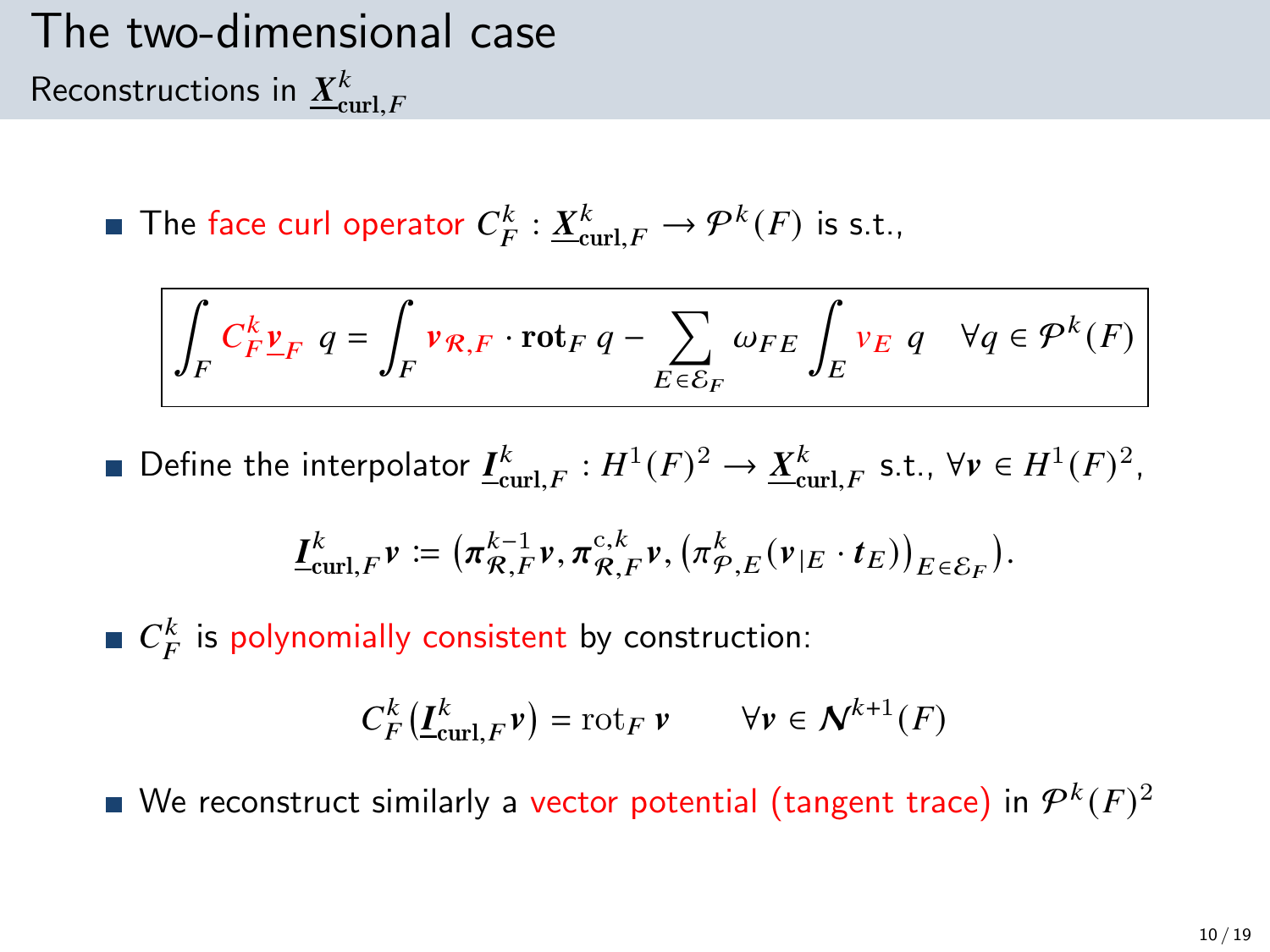Theorem (Exactness of the two-dimensional local DDR complex)

If  $F$  is simply connected, the following local complex is exact:

$$
\mathbb{R} \xrightarrow{\underline{I_{\text{grad},F}^k}} \underline{X_{\text{grad},F}^k} \xrightarrow{\underline{G_F^k}} \underline{X_{\text{curl},F}^k} \xrightarrow{C_F^k} \mathcal{P}^k(F) \xrightarrow{0} \{0\},
$$

where  $\underline{G}^k_F: \underline{X}^k_{\text{grad},F} \to \underline{X}^k_{\text{curl},F}$  is the discrete gradient s.t.,  $\forall \underline{q}_F \in \underline{X}^k_{\text{grad},F}$ ,

$$
\mathbf{\underline{G}}_F^k \underline{\underline{q}}_F \coloneqq \left( \pi_{\mathcal{R},F}^{k-1} ( \mathsf{G}_F^k \underline{\underline{q}}_F ), \pi_{\mathcal{R},F}^{c,k} ( \mathsf{G}_F^k \underline{\underline{q}}_F ), ( \mathsf{G}_E^k \underline{\underline{q}}_F )_{E \in \mathcal{E}_F} \right)
$$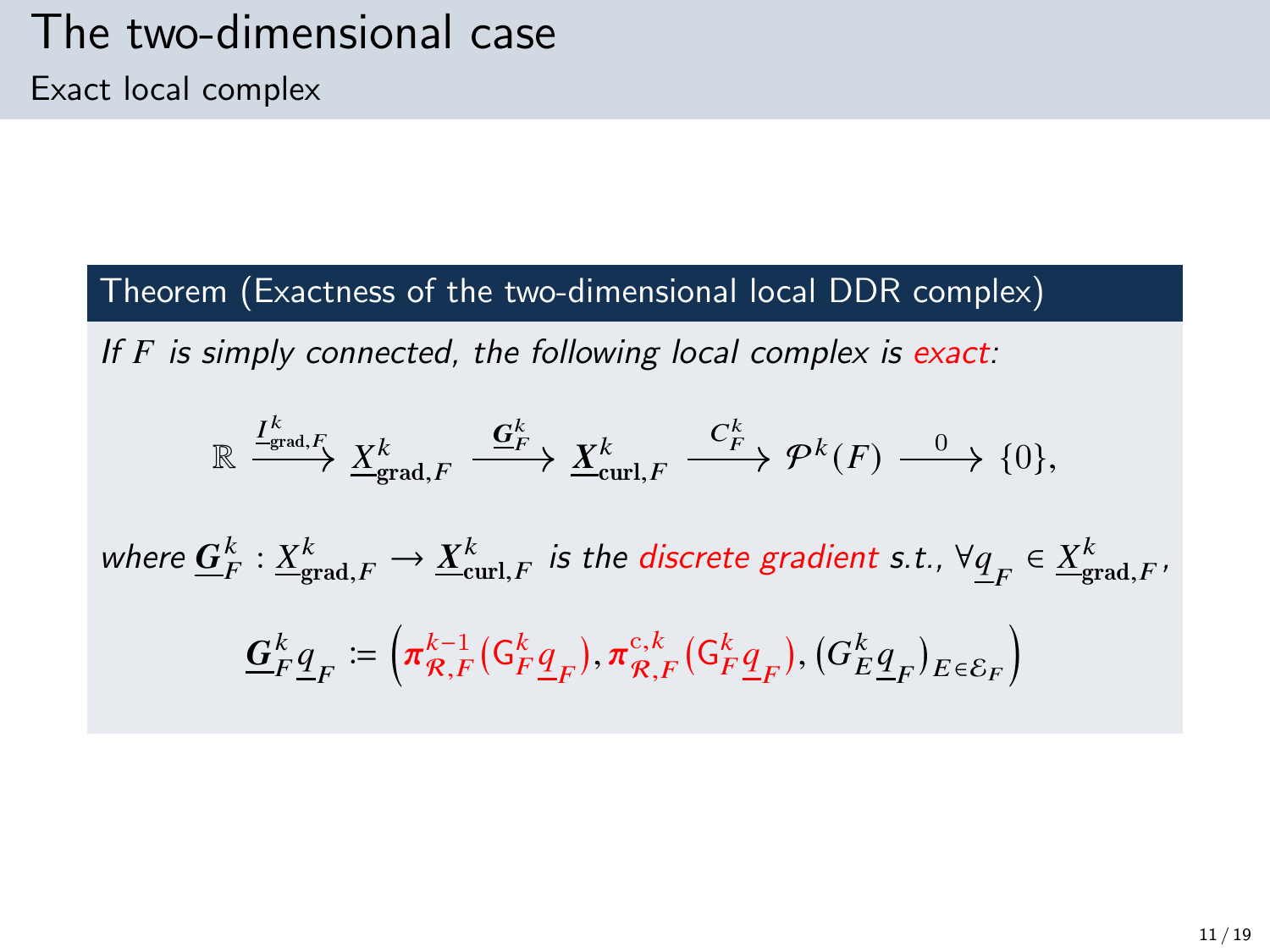#### The two-dimensional case Summary

$$
\mathbb{R}\xrightarrow{I_{\mathrm{grad},F}^k}\underline{X}_{\mathrm{grad},F}^k\xrightarrow{\underline{\mathbf{G}}_F^k}\underline{X}_{\mathrm{curl},F}^k\xrightarrow{C_F^k}\mathcal{P}^k(F)\xrightarrow{0}\{0\}
$$

| Space $\begin{array}{ c c c } \hline \end{array}$ V (vertex) $E$ (edge)                                                                                                            | $F$ (face)                                                                   |
|------------------------------------------------------------------------------------------------------------------------------------------------------------------------------------|------------------------------------------------------------------------------|
| $\begin{array}{c c} \underline{X}^k_{\mathsf{grad},F} & \mathbb{R} = \mathcal{P}^k(V) & \mathcal{P}^{k-1}(E) \ \underline{X}^k_{\mathsf{curl},F} & & \mathcal{P}^k(E) \end{array}$ | $\mathcal{P}^{k-1}(F)$<br>$\mathcal{R}^{k-1}(F) \times \mathcal{R}^{c,k}(F)$ |
|                                                                                                                                                                                    | $\mathcal{P}^k(F)$                                                           |

Table: Polynomial components for the two-dimensional spaces

Interpolators = component-wise  $L^2$ -projections Discrete operators  $= L<sup>2</sup>$ -projections of full operator reconstructions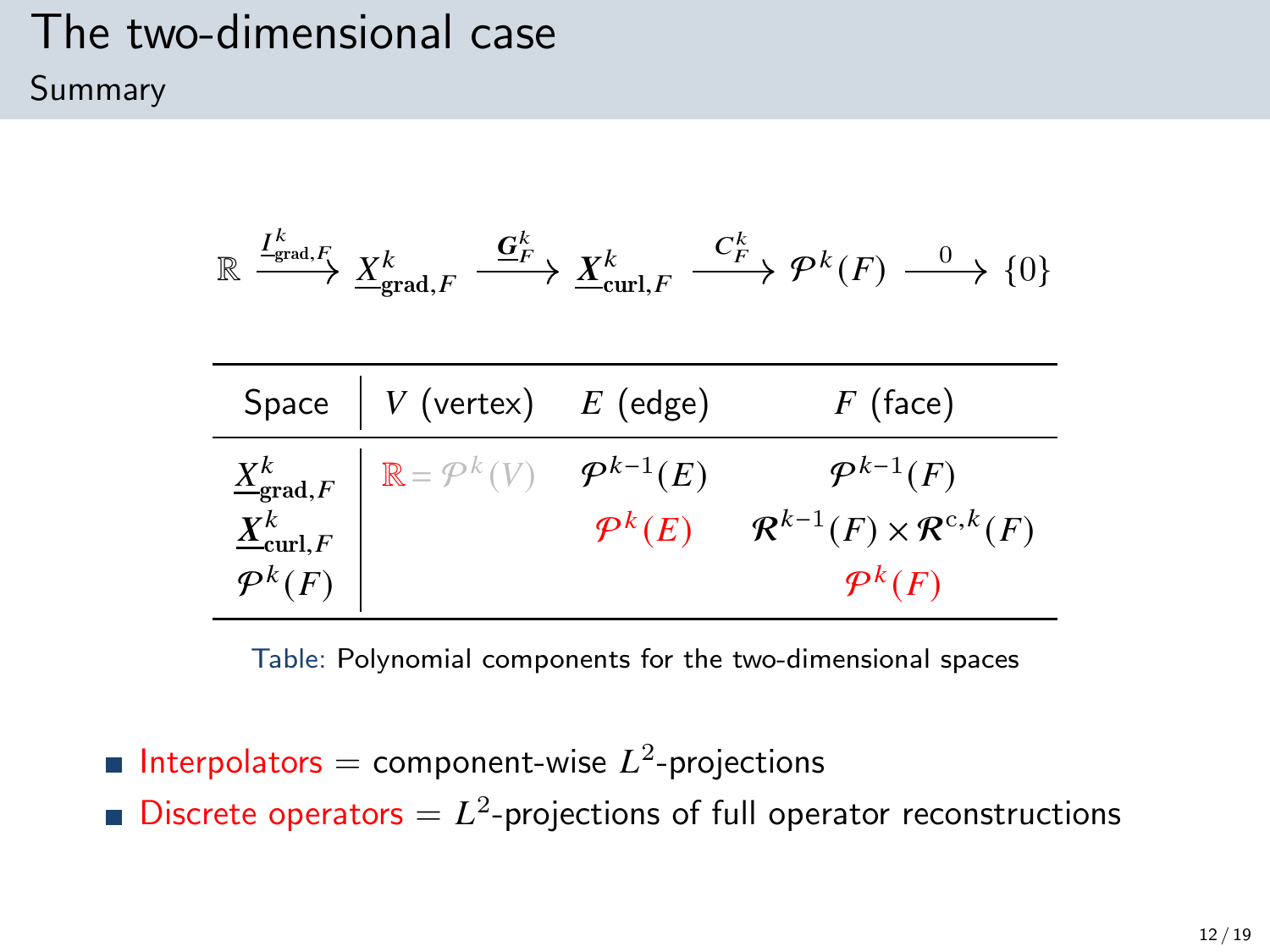#### The three-dimensional case I Exact complex

| $\colon \frac{I^K_{\text{grad},T}}{\longrightarrow} \frac{X^k_{\text{grad},T}}{\longrightarrow}$<br>$\mathbb R$ |             | $\stackrel{\mathbf{G}^k_{T}}{\longrightarrow} \underline{X}^k_{\mathrm{curl}, T}$ | $\stackrel{\underline{\mathbf{C}}_T^k}{\longrightarrow} \underline{X}^k_{\mathrm{div},T}$ | $\stackrel{D_T^k}{\longrightarrow} \mathcal{P}^k(T) \stackrel{0}{\longrightarrow} \{0\}$ |
|-----------------------------------------------------------------------------------------------------------------|-------------|-----------------------------------------------------------------------------------|-------------------------------------------------------------------------------------------|------------------------------------------------------------------------------------------|
| Space                                                                                                           |             | E                                                                                 | F                                                                                         | $T$ (element)                                                                            |
| $\underline{X}_{\text{grad},T}^k$                                                                               | $\mathbb R$ | $\mathcal{P}^{k-1}(E)$                                                            | $\mathcal{P}^{k-1}(F)$                                                                    | $\mathcal{P}^{k-1}(T)$                                                                   |
| $\underline{X}_{\mathrm{curl},T}^k$                                                                             |             | $\mathcal{P}^k(E)$                                                                | $\mathcal{R}^{k-1}(F) \times \mathcal{R}^{c,k}(F)$                                        | $\mathcal{R}^{k-1}(T)\times \mathcal{R}^{c,k}(T)$                                        |
| $\underline{X}^k_{\mathrm{div},T}$                                                                              |             |                                                                                   | $\mathcal{P}^k(F)$                                                                        | $\mathcal{G}^{k-1}(T)\times\mathcal{G}^{c,k}(T)$                                         |
| $\mathcal{P}^k(T)$                                                                                              |             |                                                                                   |                                                                                           | $\mathcal{P}^k(T)$                                                                       |

Table: Polynomial components for the three-dimensional spaces

Theorem (Exactness of the three-dimensional local DDR complex)

If the mesh element  $T$  has a trivial topology, this complex is exact.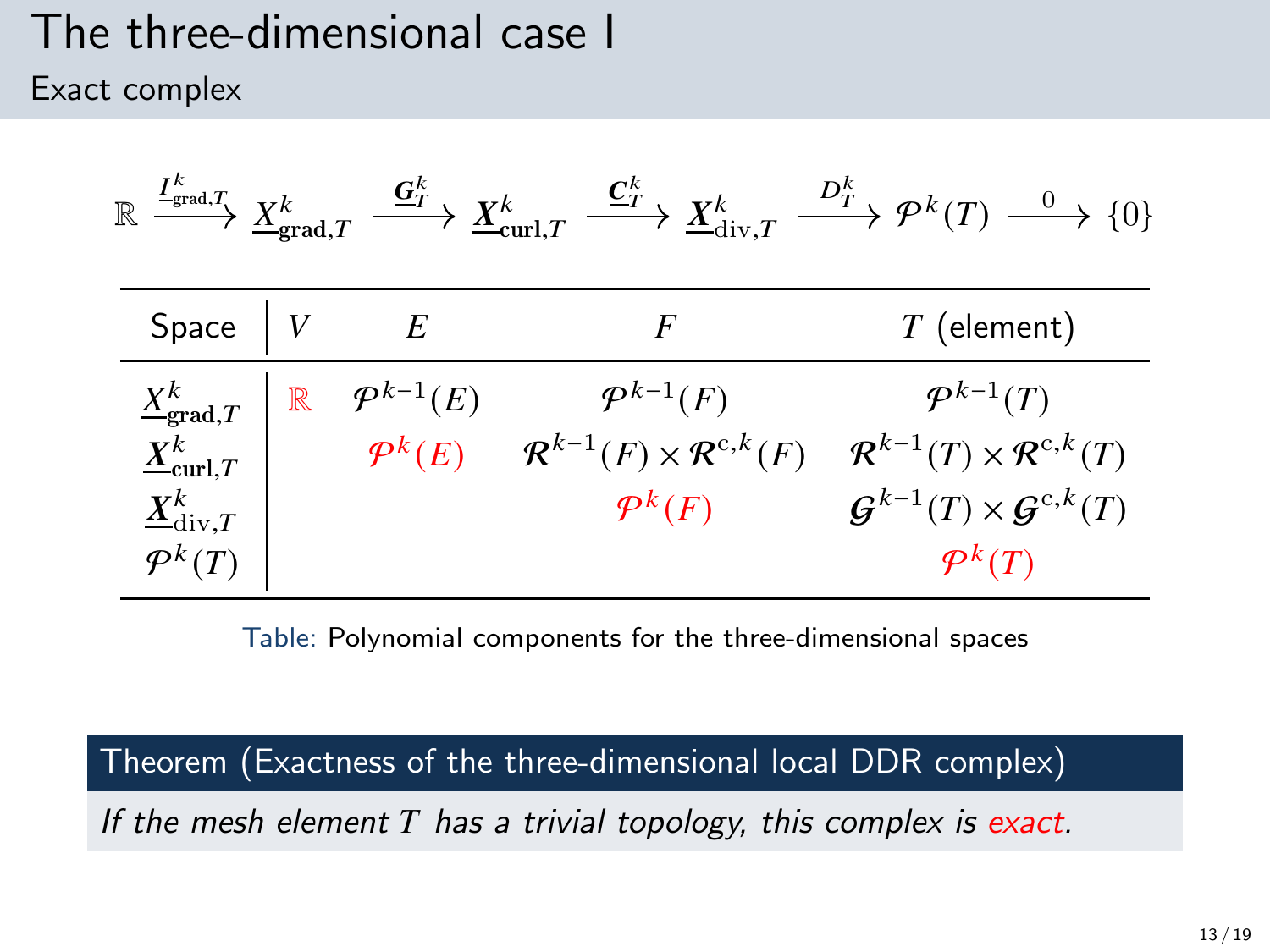#### The three-dimensional case Local discrete  $L^2$ -products

**Emulating integration by part formulas, define the local potentials** 

$$
P_{\text{grad},T}^{k+1} : \underline{X}_{\text{grad},T}^{k} \to \mathcal{P}^{k+1}(T),
$$
  

$$
P_{\text{curl},T}^{k} : \underline{X}_{\text{curl},T}^{k} \to \mathcal{P}^{k}(T)^{3},
$$
  

$$
P_{\text{div},T}^{k} : \underline{X}_{\text{div},T}^{k} \to \mathcal{P}^{k}(T)^{3}
$$

Based on these potentials, we construct local discrete  $L^2$ -products

$$
(\underline{x}_T, \underline{y}_T)_{\bullet, T} = \underbrace{\int_T P_{\bullet, T} \underline{x}_T \cdot P_{\bullet, T} \underline{y}_T}_{\text{consistency}} + \underbrace{\underline{s}_{\bullet, T} (\underline{x}_T, \underline{y}_T)}_{\text{stability}} \quad \forall \bullet \in \{\text{grad}, \text{curl}, \text{div}\}
$$

The  $L^2$ -products are polynomially exact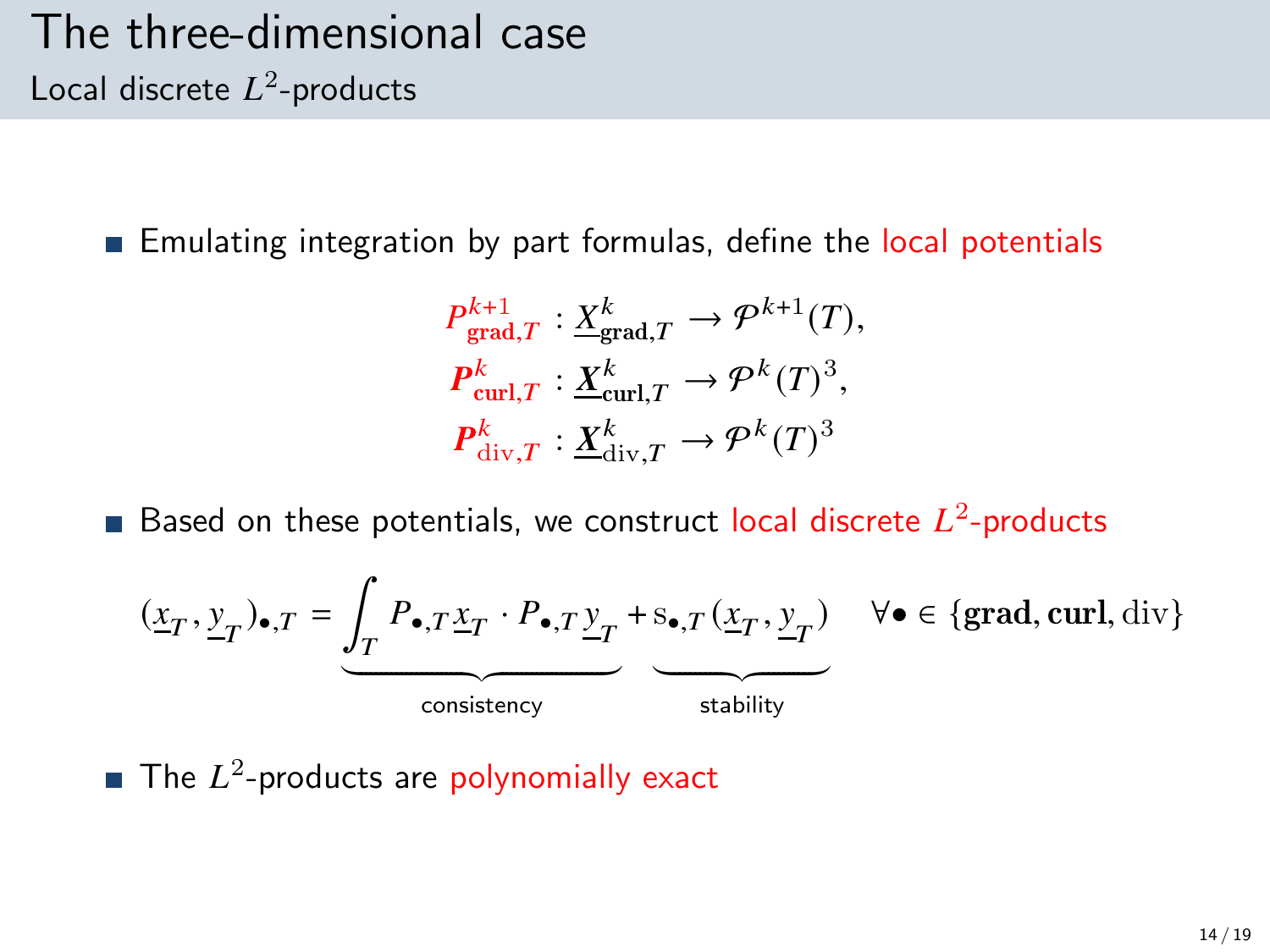#### The three-dimensional case Global complex

**Let**  $\mathcal{T}_h$  be a polyhedral mesh with elements and faces of trivial topology Global DDR spaces are defined gluing boundary components:

$$
\underline{X}_{\text{grad},h}^k, \qquad \underline{X}_{\text{curl},h}^k, \qquad \underline{X}_{\text{div},h}^k
$$

Global operators are obtained collecting local components:

$$
\underline{G}_h^k: \underline{X}_{\text{grad},h}^k \to \underline{X}_{\text{curl},h}^k, \quad \underline{C}_h^k: \underline{X}_{\text{curl},h}^k \to \underline{X}_{\text{div},h}^k, \quad D_h^k: \underline{X}_{\text{div},h}^k \to \mathcal{P}^k(\mathcal{T}_h)
$$

Global  $L^2$ -products  $(\cdot, \cdot)_{\bullet, h}$  are obtained assembling element-wise  $\blacksquare$  The global DDR complex is

$$
\mathbb{R} \xrightarrow{I^k_{\text{grad},h}} \underline{X}^k_{\text{grad},h} \xrightarrow{\underline{\mathbf{G}}^k_h} \underline{X}^k_{\text{curl},h} \xrightarrow{\underline{\mathbf{C}}^k_h} \underline{X}^k_{\text{div},h} \xrightarrow{D^k_h} \mathcal{P}^k(\mathcal{T}_h) \xrightarrow{0} \{0\}
$$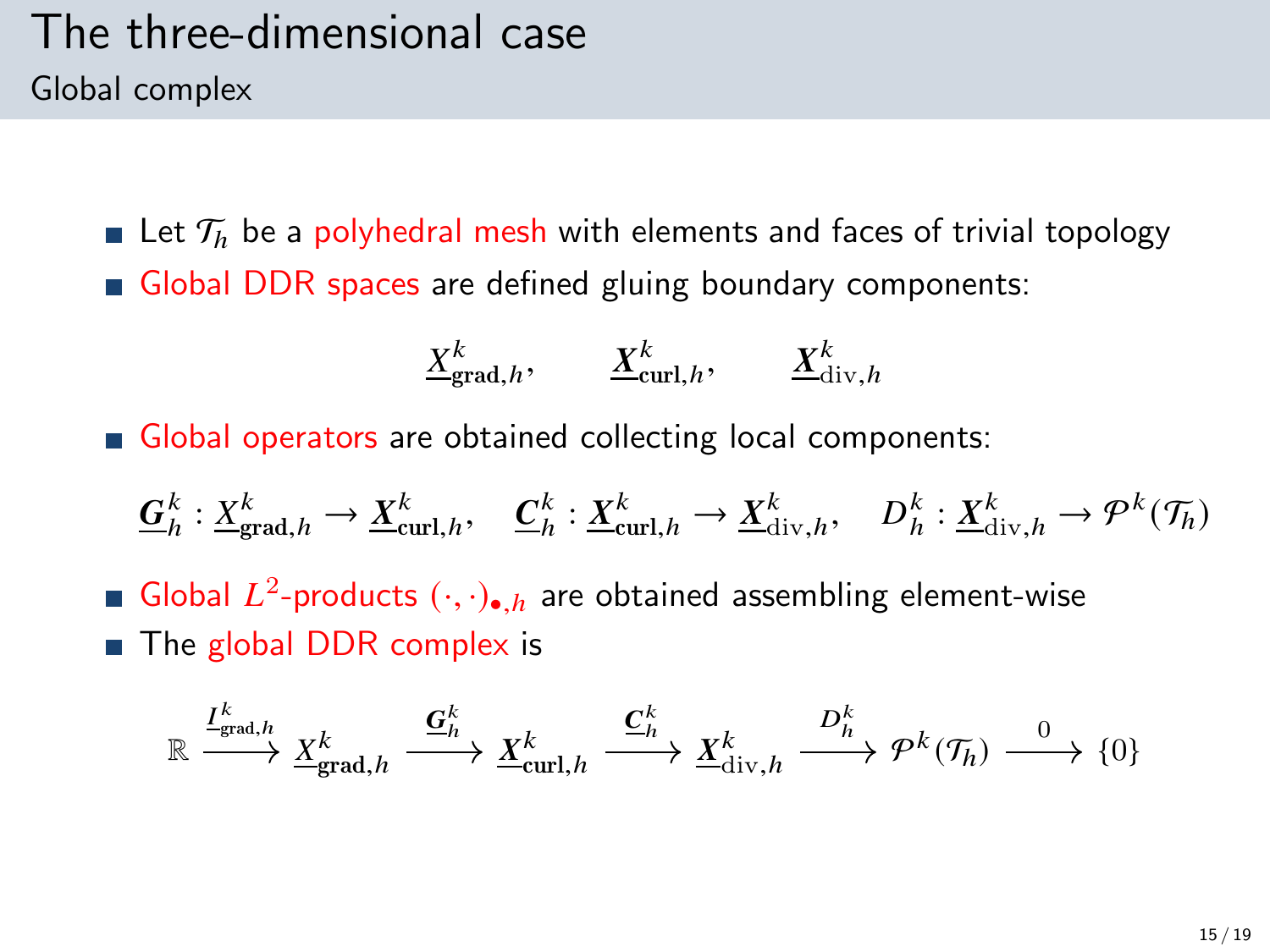#### Discrete problem

**■** Continuous problem: Find  $(σ, u) ∈ H$ (curl; Ω) ×  $H$ (div; Ω) s.t.

$$
\int_{\Omega} \sigma \cdot \tau - \int_{\Omega} u \cdot \operatorname{curl} \tau = 0 \qquad \forall \tau \in H(\operatorname{curl}; \Omega),
$$

$$
\int_{\Omega} \operatorname{curl} \sigma \cdot v + \int_{\Omega} \operatorname{div} u \operatorname{div} v = \int_{\Omega} f \cdot v \quad \forall v \in H(\operatorname{div}; \Omega)
$$

The DDR problem reads: Find  $(\underline{\sigma}_h, \underline{u}_h) \in \underline{X}_{\text{curl},h}^k \times \underline{X}_{\text{div},h}^k$  s.t.

$$
\begin{aligned} &\quad (\underline{\sigma}_h,\underline{\tau}_h)_{\mathrm{curl},h}-(\underline{u}_h,\underline{C}_h^k\underline{\tau}_h)_{\mathrm{div},h}=0 &&\forall \underline{\tau}_h\in \underline{X}^k_{\mathrm{curl},h},\\ &(\underline{C}_h^k\underline{\sigma}_h,\underline{\nu}_h)_{\mathrm{div},h}+\int_\Omega D_h^k\underline{u}_h\,D_h^k\underline{\nu}_h=l_h(\underline{\nu}_h) &&\forall \underline{\nu}_h\in \underline{X}^k_{\mathrm{div},h} \end{aligned}
$$

Stability follows as in the continuous case using exactness properties of

$$
\mathbb{R} \xrightarrow{\frac{I^k}{\text{grad},h}} \frac{X^k}{\underline{X}_{\text{grad},h}^k} \xrightarrow{\underline{G^k_h}} \underline{X}^k_{\text{curl},h} \xrightarrow{\underline{C^k_h}} \underline{X}^k_{\text{div},h} \xrightarrow{D^k_h} \mathcal{P}^k(\mathcal{T}_h) \xrightarrow{0} \{0\}
$$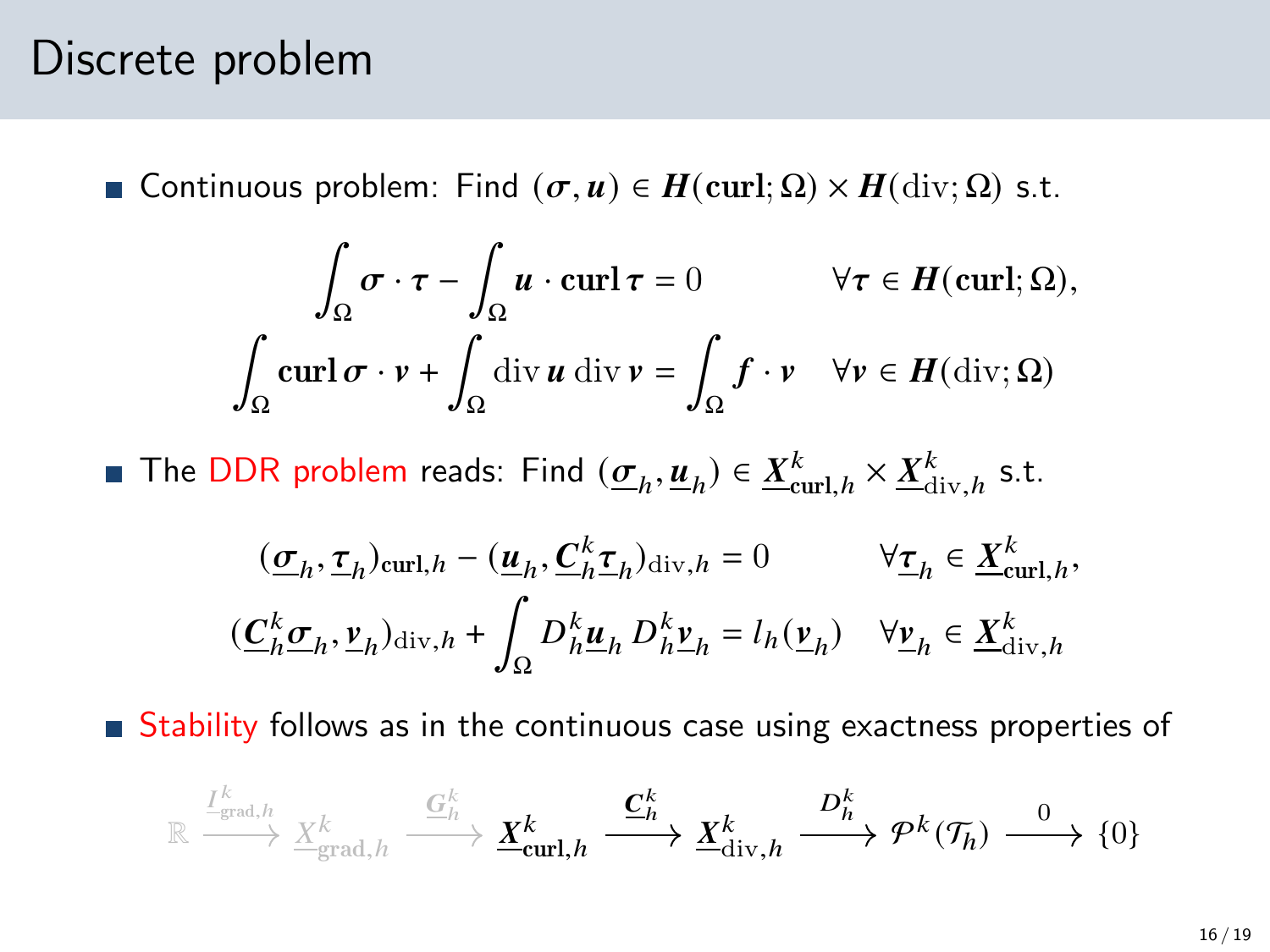#### Theorem (Error estimate)

Assume  $b_1 = b_2 = 0$ ,  $\sigma \in C^0(\overline{\Omega})^3 \cap H^{k+2}(\mathcal{T}_h)^3$ ,  $u \in C^0(\overline{\Omega})^3 \cap H^{k+2}(\mathcal{T}_h)^3$ , and set

$$
(\underline{\varepsilon}_h, \underline{\varepsilon}_h) \coloneqq (\underline{\sigma}_h - \underline{I}_{\operatorname{curl},h}^k \sigma, \underline{u}_h - \underline{I}_{\operatorname{div},h}^k u).
$$

Then, we have the following error estimate:

$$
\begin{aligned} ||(\underline{\varepsilon}_h,\underline{e}_h)||_h &\leq Ch^{k+1} \Big( |\operatorname{curl} \sigma|_{H^{k+1}(\mathcal{T}_h)^3} + |\sigma|_{H^{(k+1,2)}(\mathcal{T}_h)^3} \\ &\qquad + |u|_{H^{k+1}(\mathcal{T}_h)^3} + |u|_{H^{k+2}(\mathcal{T}_h)^3} \Big), \end{aligned}
$$

with  $\lVert \cdot \rVert_h$  discrete (graph)  $H(\text{curl}; \Omega) \times H(\text{div}; \Omega)$  norm and C depending only on  $\Omega$ , k, and mesh regularity.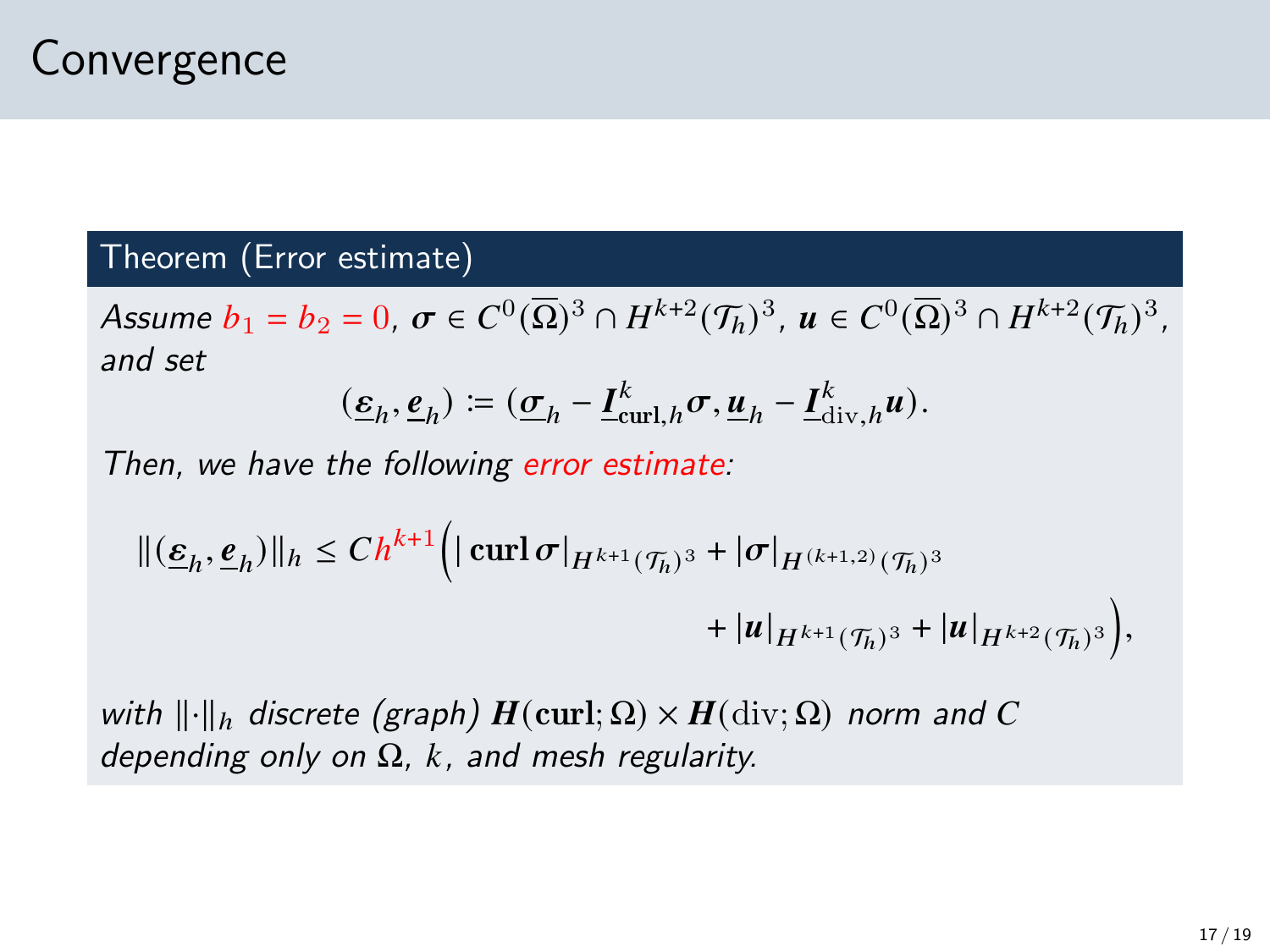#### Numerical examples

Convergence in the energy norm

<span id="page-17-0"></span>

Figure: Energy error versus mesh size  $h$